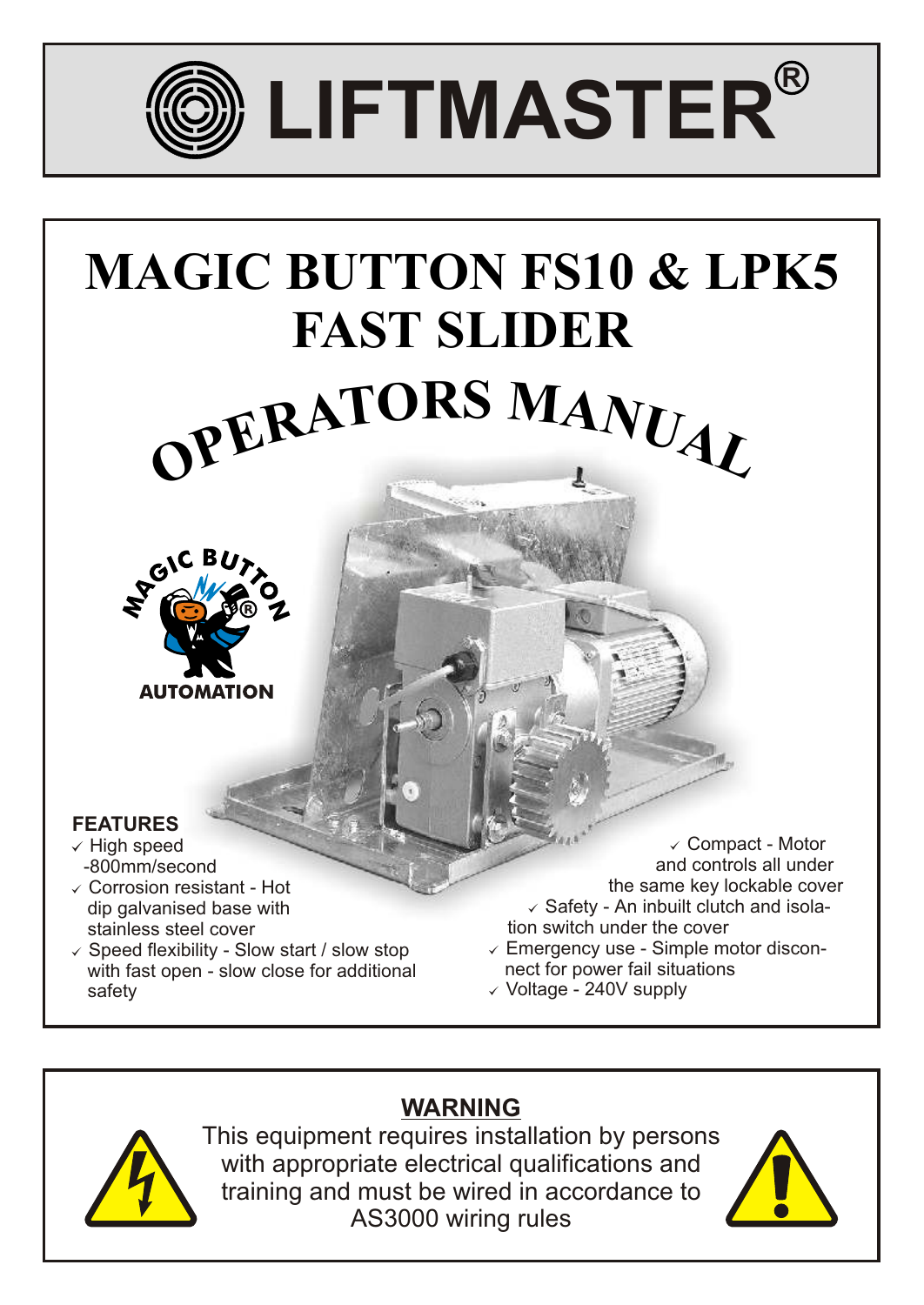

# **TABLE OF CONTENTS**

| 1.<br>1.1<br>1.2<br>1.3               | <b>FS10 INSTALLATION</b><br><b>Preliminary Checks</b><br>Installing the Operator<br><b>Fixing the Drive Rack</b>                                                                                                | . | page 3-4 | 3<br>3<br>4                                   |
|---------------------------------------|-----------------------------------------------------------------------------------------------------------------------------------------------------------------------------------------------------------------|---|----------|-----------------------------------------------|
| 2.<br>2.1<br>2.2<br>2.3               | <b>LPK5 INSTALLATION</b><br><b>Preliminary Checks</b><br>Installing the Operator<br><b>Fixing the Drive Rack</b>                                                                                                | . |          | $5 - 6$<br>5<br>5<br>6                        |
| 3.<br>3.1<br>3.2<br>3.3<br>3.4<br>3.5 | <b>ELECTRICAL</b><br><b>Wiring Connections</b><br><b>Step Down Limit Configuration</b><br><b>Control Board Instructions</b><br><b>Photo Electric Wiring</b><br>Speed Inverter Instructions with Step Down Speed |   |          | $7 - 9$<br>$\overline{7}$<br>8<br>8<br>8<br>9 |
| 4.<br>4.1<br>4.2                      | <b>Limits</b><br><b>Limit Switch Function</b><br>Setting the Limits                                                                                                                                             |   |          | 10<br>10<br>10                                |
| 5.<br>5.1<br>5.2<br>5.3<br>5.4        | <b>GENERAL MAINTENANCE &amp; SETUP</b><br>Disengagement Lever<br><b>Slipping Clutch</b><br><b>Safety</b><br>Lubrication                                                                                         |   |          | 11<br>11<br>11<br>11<br>11                    |
| 6.                                    | <b>TROUBLE SHOOTING</b><br>6.1 Fault Finding Guide                                                                                                                                                              | . |          | 12<br>12                                      |
| $\mathbf{Z}$ .                        | <b>PARTS EXPLOSION</b><br>7.1 FS10 Parts List<br>7.2 LPK5 Parts List                                                                                                                                            | . |          | $13 - 14$<br>13<br>14                         |
| 8.<br>8.1                             | F.A.Q<br><b>Frequent Question</b>                                                                                                                                                                               | . |          | 15<br>15                                      |

**LIFTMASTER ELECTRONICS PTY LTD** A.B.N. 58 000 266 035 PO BOX 54 ALEXANDRIA NSW 1435 AUSTRALIA **PH: 61 2 9699 9654 FX: 61 2 9699 8443 www.liftmaster.com.au**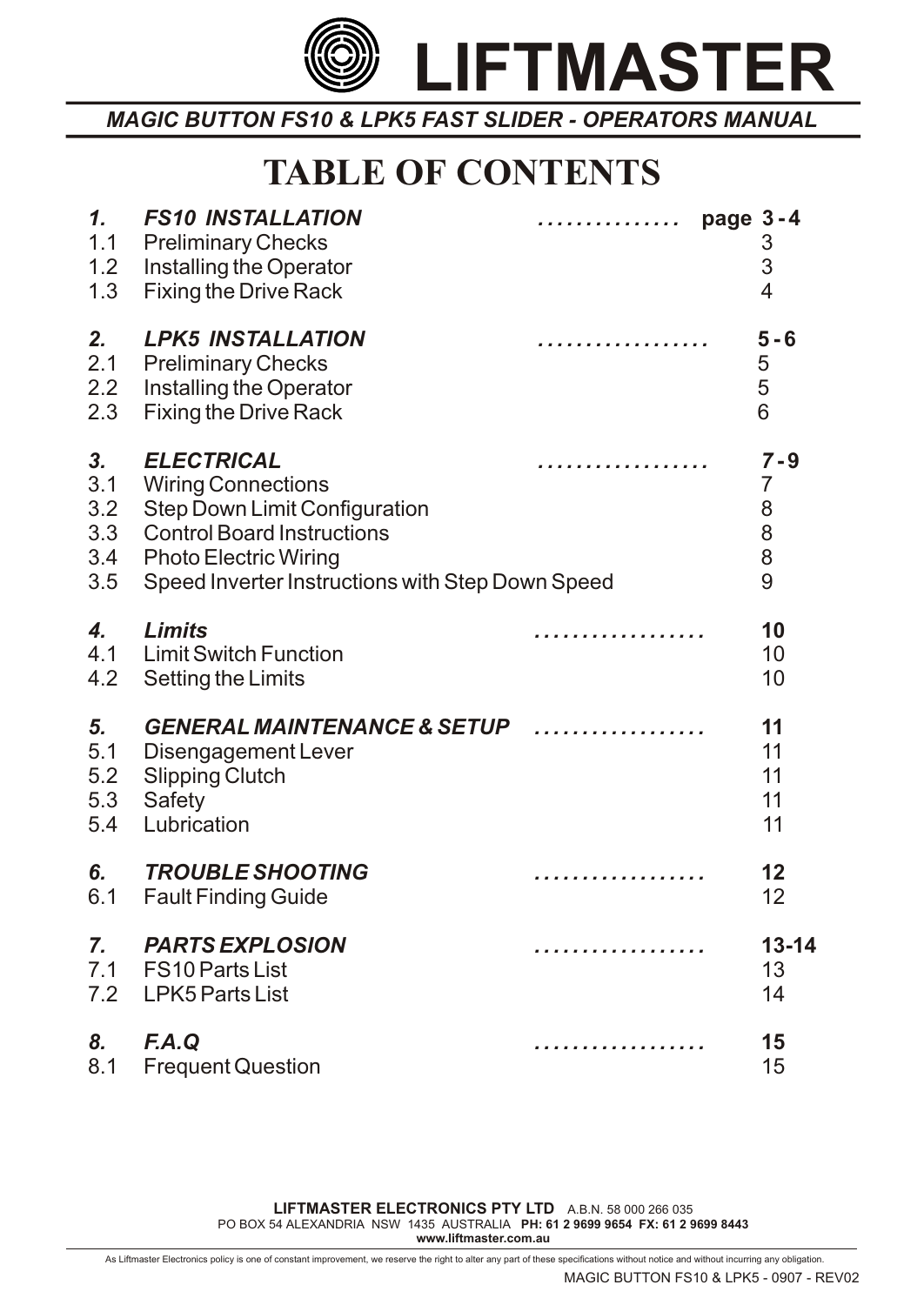*MAGIC BUTTON FS10 & LPK5 FAST SLIDER - OPERATORS MANUAL*

# **1. FS10 INSTALLATION**

### *1.1 Preliminary Checks*

To ensure trouble free operation, make sure that the gate (whether existing or to be installed) has the following specifications.

- ! Strong and rigid gate frame manufactured to appropriate engineered standards
- . The gate moves freely and evenly over its entire travel and does not jam on start up from either direction - especially with cantilevered gates
- . No sideways oscillation movement of the leaf
- ! Upper and lower sliding system in perfect condition with appropriate rated wheels and rollers
- Adequate mechanical gate stops which have been appropriately engineered are manditory
- The gate has sufficient extension for mounting the drive rack *(Fig. 1)*

*If any welding or brazing is required on the gate, it should be done before installing the automation system. The condition of the structure directly affects the reliability and safety of the automation system*

### *1.2 Installing the Operator*

- 1. Lay the conduits and cables between operator, accessories and power supply. The flexible pipes must protrude approx. 2cm from the cable entry hole. To facilitate the electrical wiring on the electronic system, leave about 45cm of free cable out of the bore in the base plate.
- 2. Unpack the operator and check that all accessories are included in the parcel.
- 3. Open the cover of the operator by means of the key supplied.
- 4. Place the base plate in the position shown at *Fig. 1 (for left or right hand mounting)*.
- 5. Ensure surface is perfectly level and mark the bolt hole positions; These should be positioned in the slot at the further most point away from the gate (This is to allow the operator to be slid in and out of the drive rack). Remove operator and drill for bolting down with 4 x 12mm x 100mm Dyna bolts or equivalent. Before bolting down place 2mm shims, as a temporary measure, between the ground surface and the base plate. These are to be removed after the rack has been correctly attached to the gate (See 1.3).
- 6. Connect the cables to the electronic control unit (refer to section 3).

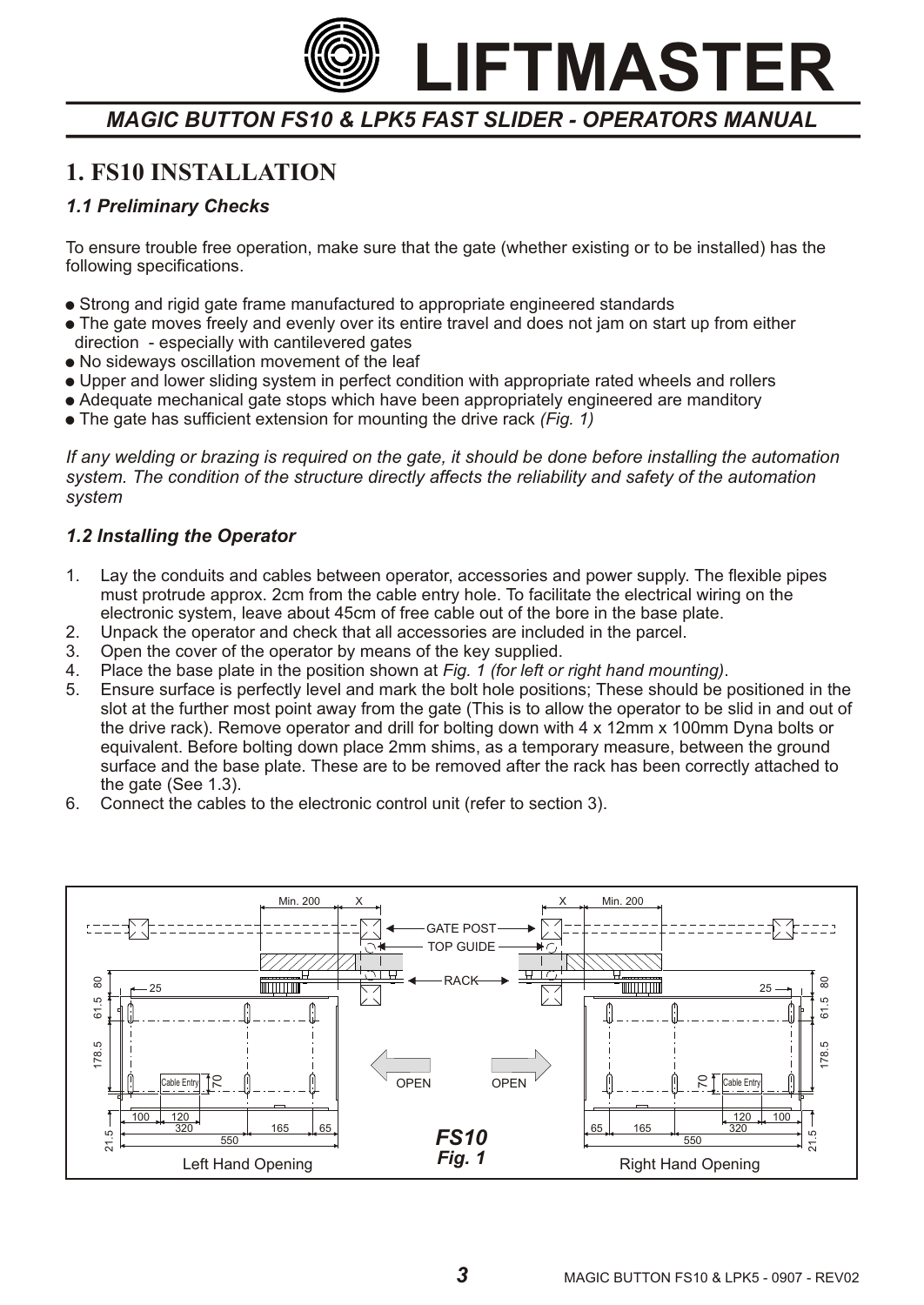

#### *1.3 Fixing the Drive Rack*

1. Fit the rack by means of: - 12g tek screws for Nylon rack (not supplied). - the supplied screws for Steel rack.

*It is advisable to tighten the rack fixing screws at the centre of the slot. This allows the rack to be adjusted up and down if gate drop occurs.*

- 2. Release the operator as shown in *Fig.13*
- 3. Slide gate leaf open by hand.
- 4. Place the first section of the rack on the pinion, aligning it with the first spacer (tab on nylon rack).
- 5. Fix the rack section to the leaf by means of a clamp.
- 6. Slide the gate leaf by hand towards its closed position, until it is in line with the last spacer/tab on the rack and spot weld the spacer in position (Screw the tabs for the nylon rack).
- 7. For the steel drive rack, completely weld the three spacers to the gate. To fasten the other rack sections needed to reach the position of complete closing, proceed as follows.
- 8. Line up another drive rack length to the last one fixed on the gate. Use a section of rack of about 150mm long and clamp this section to the two lengths of drive rack to ensure that the teeth correctly mesh *(Fig.4).*
- 9. Slide the gate leaf by hand towards its closed position until the third spacer of the section to be fastened is aligned with the pinion *(Fig. 4)*. Weld the three spacers to the gate. Repeat this process until all rack is installed.

*Ensure that all the rack sections are correctly centred on the pinion teeth (Fig. 3). If not, adjust the position of the operator. Do not weld the rack sections to the spacers or to each other.*



10. Manually check whether the gate can open completely and the movement of the leaf is smooth and even, over its entire travel.

*The slack between the pinion and the rack must be 2mm (Fig. 3 & 4). If the gate is new, check the slack a few months after installation. Do not apply grease or other lubricants to the pinion or rack.*

11. Check all fixing screws are secure and tight.



*Fig. 2*

*4*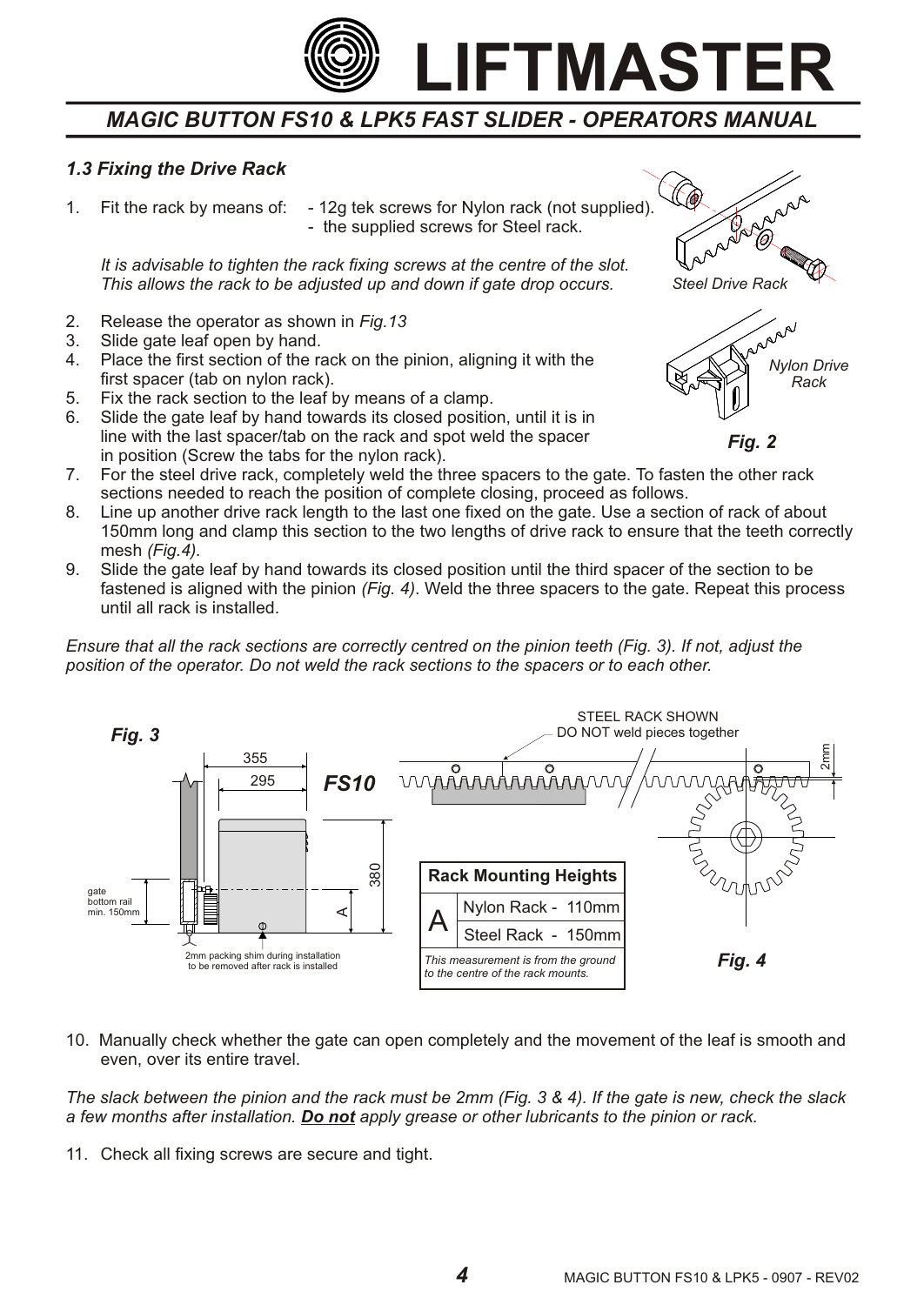*MAGIC BUTTON FS10 & LPK5 FAST SLIDER - OPERATORS MANUAL*

# **2. LPK5 INSTALLATION**

## *2.1 Preliminary Checks*

To ensure trouble free operation, make sure that the gate (whether existing or to be installed) has the following specifications.

- ! Strong and rigid gate frame manufactured to appropriate engineered standards
- . The gate moves freely and evenly over its entire travel and does not jam on start up from either direction - especially with cantilevered gates
- No sideways oscillation movement of the leaf
- ! Upper and lower sliding system in perfect condition with appropriate rated wheels and rollers
- Adequate mechanical gate stops which have been appropriately engineered are manditory
- ! The gate has sufficient extension for mounting the drive rack *(Fig. 5)*

*If any welding or brazing is required on the gate, it should be done before installing the automation system. The condition of the structure directly affects the reliability and safety of the automation system*

### *2.2 Installing the Operator*

- 1. Lay the conduits and cables between operator, accessories and power supply. The flexible pipes must protrude approx. 2cm from the cable entry hole. To facilitate the electrical wiring on the electronic system, leave about 45cm of free cable out of the bore in the base plate.
- 2. Unpack the operator and check that all accessories are included in the parcel.
- 3. Open the cover of the operator by means of the key supplied.
- 4. Place the base plate in the position shown at *Fig. 5 (for left or right hand mounting)*.
- 5. Ensure surface is perfectly level and mark the bolt hole positions; These should be positioned in the slot at the further most point away from the gate (This is to allow the operator to be slid in and out of the drive rack). Remove operator and drill for bolting down with 4 x 12mm x 100mm Dyna bolts or equivalent. Before bolting down place 2mm shims, as a temporary measure, between the ground surface and the base plate. These are to be removed after the rack has been correctly attached to the gate (See 2.3).
- 6. Connect the cables to the electronic control unit (refer to section 3).

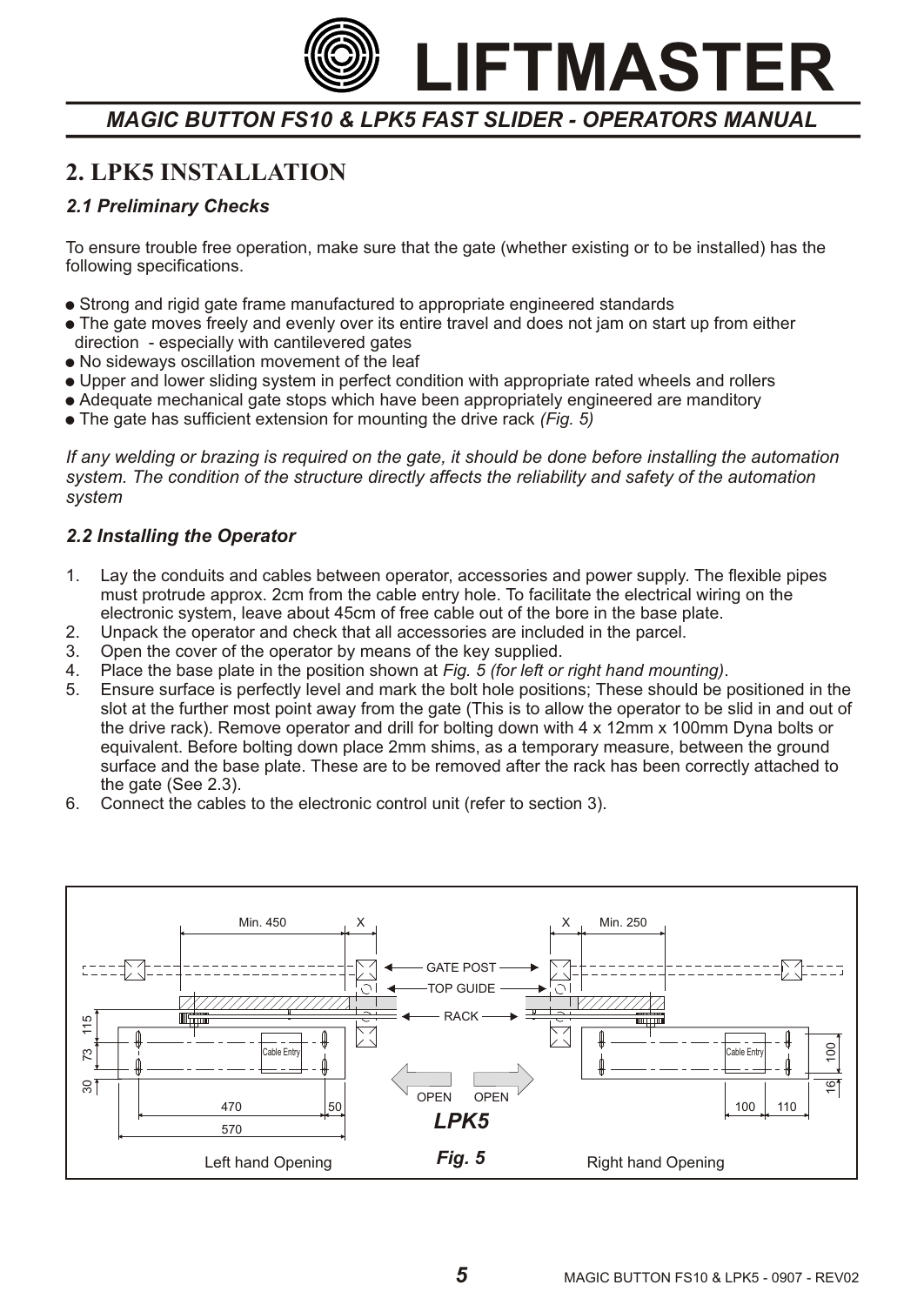

#### *2.3 Fixing the Drive Rack*

1. Fit the rack by means of: - 12g tek screws for Nylon rack (not supplied). - the supplied screws for Steel rack.

*It is advisable to tighten the rack fixing screws at the centre of the slot. This allows the rack to be adjusted up and down if gate drop occurs.*

- 2. Release the operator as shown in *Fig.13*
- 3. Slide gate leaf open by hand.
- 4. Place the first section of the rack on the pinion, aligning it with the first spacer (tab on nylon rack).
- 5. Fix the rack section to the leaf by means of a clamp.
- 6. Slide the gate leaf by hand towards its closed position, until it is in line with the last spacer/tab on the rack and spot weld the spacer in position (Screw the tabs for the nylon rack).
- 7. For the steel drive rack, completely weld the three spacers to the gate. To fasten the other rack sections needed to reach the position of complete closing, proceed as follows.
- 8. Line up another drive rack length to the last one fixed on the gate. Use a section of rack of about 150mm long and clamp this section to the two lengths of drive rack to ensure that the teeth correctly mesh *(Fig.8).*
- 9. Slide the gate leaf by hand towards its closed position until the third spacer of the section to be fastened is aligned with the pinion *(Fig. 8)*. Weld the three spacers to the gate. Repeat this process until all rack is installed.

*Ensure that all the rack sections are correctly centred on the pinion teeth (Fig. 7). If not, adjust the position of the operator. Do not weld the rack sections to the spacers or to each other.*



10. Manually check whether the gate can open completely and the movement of the leaf is smooth and even, over its entire travel.

*The slack between the pinion and the rack must be 2mm (Fig. 7 & 8). If the gate is new, check the slack a few months after installation. Do not apply grease or other lubricants to the pinion or rack.*

11. Check all fixing screws are secure and tight.



*Fig. 6*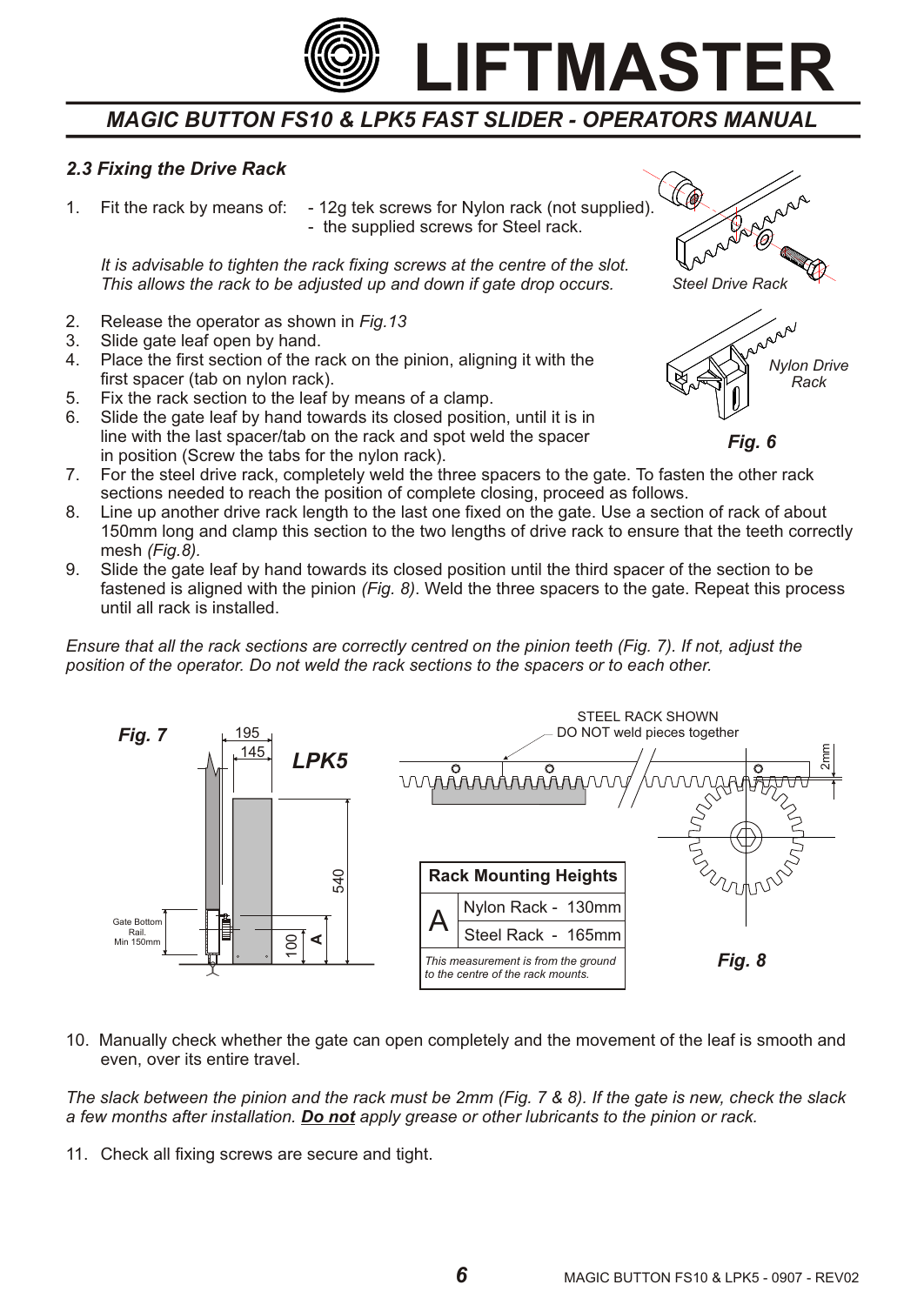

# **3. ELECTRICAL**

# **3***.1 Wiring Connections*

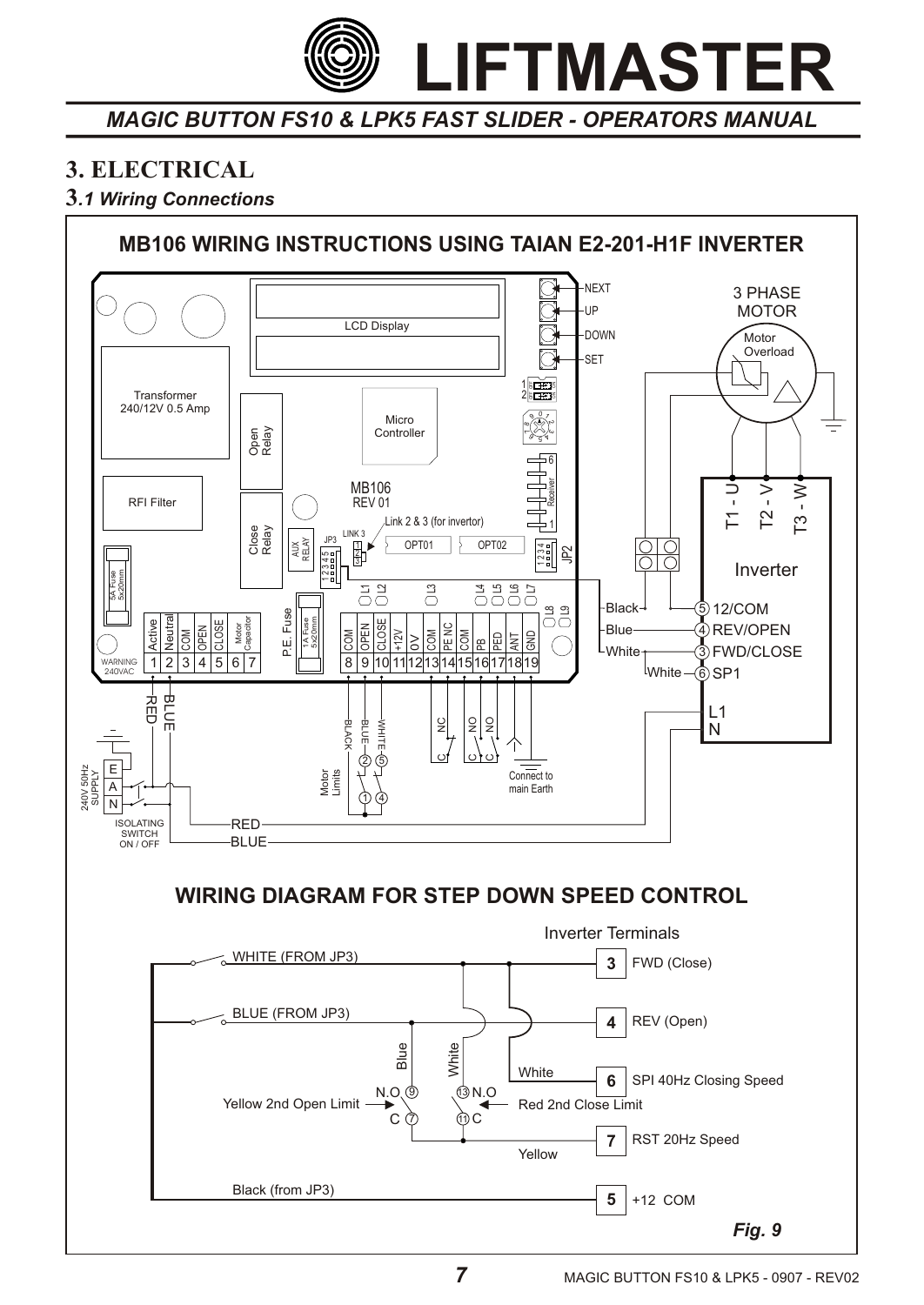

### *3.2 Step Down Limit Configuration*

**Opening:** the step down open limit (yellow) is set 10 degrees before the final open limit (green). The yellow limit will start the  $2<sup>nd</sup>$  speed and the gate will move at 20Hz speed for small distance then the gate will stop on the green open limit.

**Closing:** the step down limit (red) is set 10 degrees before the final close limit (black). The red limit will start the  $2<sup>nd</sup>$  speed and the gate will move at 20Hz speed for small distance then the gate will stop on the black limit.



For details on adjusting the limits, refer to section 4

#### *3.3 Control Board Instructions*

For detailed control board information, please refer to the control board instruction manual.

#### *3.4 Photo Electric Wiring*

2.4.1 All photo electrics used with the Magic Button FS10 or LPK5 MUST have an Earth wire connected between 0V supply terminal and the photo electric steel case or any other metal plate next to the photo electric (E.g. Gate jamb, post, track etc)

#### 3.4.2. RIB Photo Electric Wiring (500211) 3.4.3. Mini Photo Electric Wiring (500212)





Note: For other brands of photo electrics, refer to the manufacturers instructions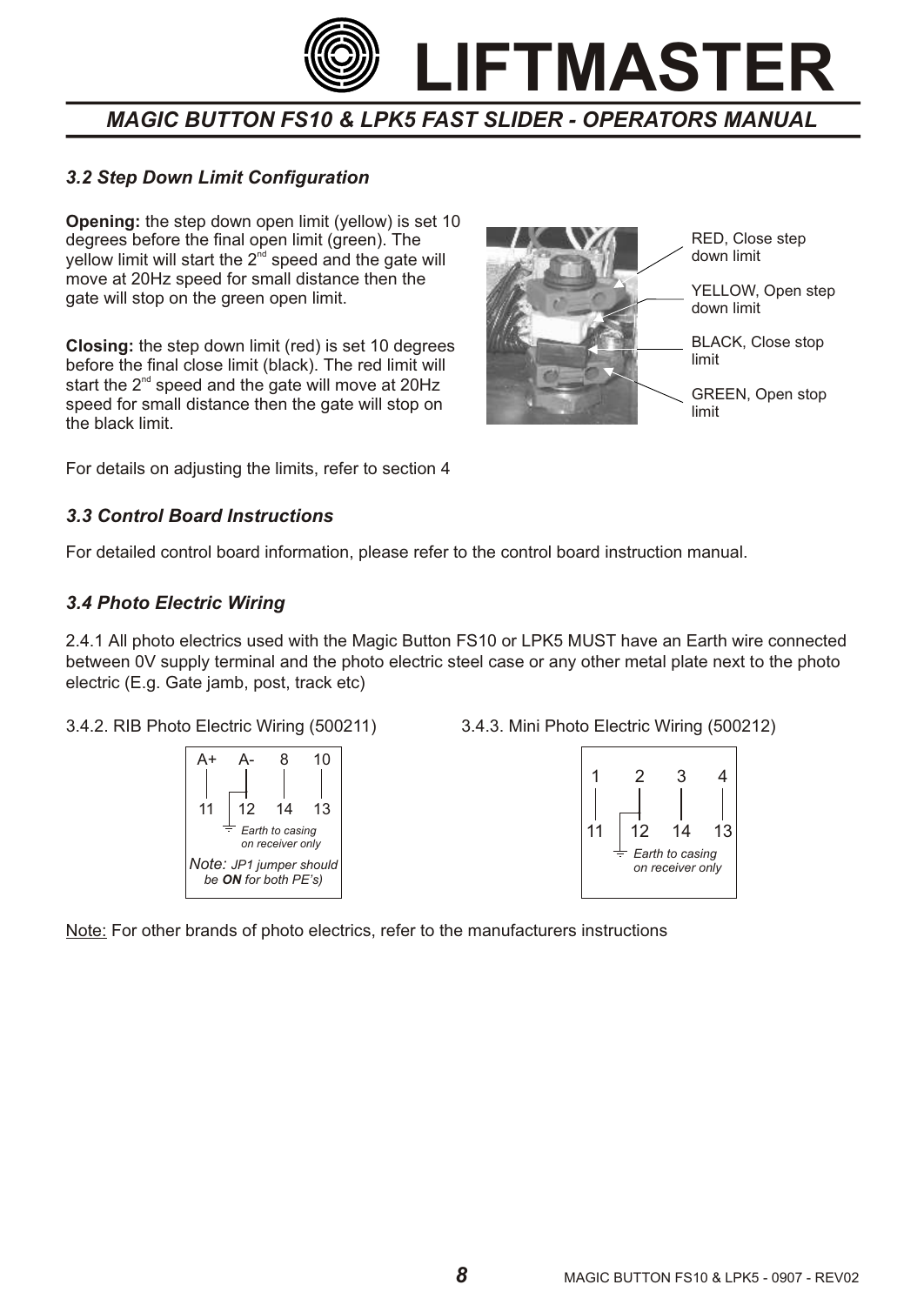*MAGIC BUTTON FS10 & LPK5 FAST SLIDER - OPERATORS MANUAL*

### *3.5 Speed Inverter Instructions with Step Down Speed*

# TAIAN INVERTER PROGRAMMING

|                | <b>SETTING</b>                | <b>DISPLAY</b>  | <b>COMMENT</b>                |
|----------------|-------------------------------|-----------------|-------------------------------|
| 1              | Turn Power ON                 | 5.0             | <b>Running Frequency</b>      |
| $\overline{2}$ | $\triangle$ till 60<br>Press  | 60              | Set Running Frequency to 60Hz |
| 3              | <b>DSP FUN</b><br>Press       | F00             |                               |
| 4              | $\triangle$ till 1<br>Press   | F01             | Acceleration time function    |
| 5              | <b>DATA ENT</b><br>Press      | 05.0            |                               |
| 6              | $\nabla$ till 1<br>Press      | 1               | Acceleration time set to 1    |
| $\overline{7}$ | <b>DATA ENT</b><br>Press      | F01             |                               |
| 8              | $\triangle$ till 2<br>Press   | F02             | Deceleration time function    |
| 9              | <b>DATA ENT</b><br>Press      | 5.0             |                               |
| 10             | $\P$ till 0.5<br>Press        | 1               | Deceleration time set to 1    |
| 11             | <b>DATA ENT</b><br>Press      | F02             |                               |
| 12             | ▲ till F05<br>Press           | F05             |                               |
| 13             | <b>DATA ENT</b><br>Press      | 1               |                               |
| 14             | $\triangle$ till 2<br>Press   | $\overline{2}$  |                               |
| 15             | <b>DATA ENT</b><br>Press      | F05             |                               |
| 16             | ▲ till F08<br>Press           | F08             |                               |
| 17             | <b>DATA ENT</b><br>Press      | 10              |                               |
| 18             | $\triangle$ till 40<br>Press  | 40              | Closing frequency set to 40Hz |
| 19             | <b>DATA ENT</b><br>Press      | F08             |                               |
| 20             | ▲till F09<br>Press            | F09             | Step down speed               |
| 21             | <b>DATA ENT</b><br>Press      | 6.0             |                               |
| 22             | $\triangle$ till 20<br>Press  | 20              |                               |
| 23             | <b>DATA ENT</b><br>Press      | F09             |                               |
| 24             | $\triangle$ till F10<br>Press | F <sub>10</sub> |                               |
| 25             | <b>DATA ENT</b><br>Press      | 000             |                               |
| 26             | $\triangle$ till 1<br>Press   | 1               | <b>Operating Mode</b>         |
| 27             | <b>DATA ENT</b><br>Press      | F <sub>10</sub> |                               |
| 28             | $\triangle$ till F13<br>Press | 13              | Torque compensation gain      |
| 29             | <b>DATA ENT</b><br>Press      | 000             |                               |
| 30             | $\triangle$ till 5<br>Press   | 5               |                               |
| 31             | <b>DATA ENT</b><br>Press      | F <sub>13</sub> |                               |
| 32             | $\triangle$ till F20<br>Press | F20             |                               |
| 33             | <b>DATA ENT</b><br>Press      | 05              |                               |
| 34             | $\nabla$ till 1<br>Press      | 001             |                               |
| 35             | <b>DATA ENT</b><br>Press      | F20             |                               |
| 36             | <b>DSP FUN</b><br>Press       | 60              | <b>End Programming</b>        |

Note: These are settings for the running frequency, acceleration time and deceleration time. Refer to the inverter booklet for other functions.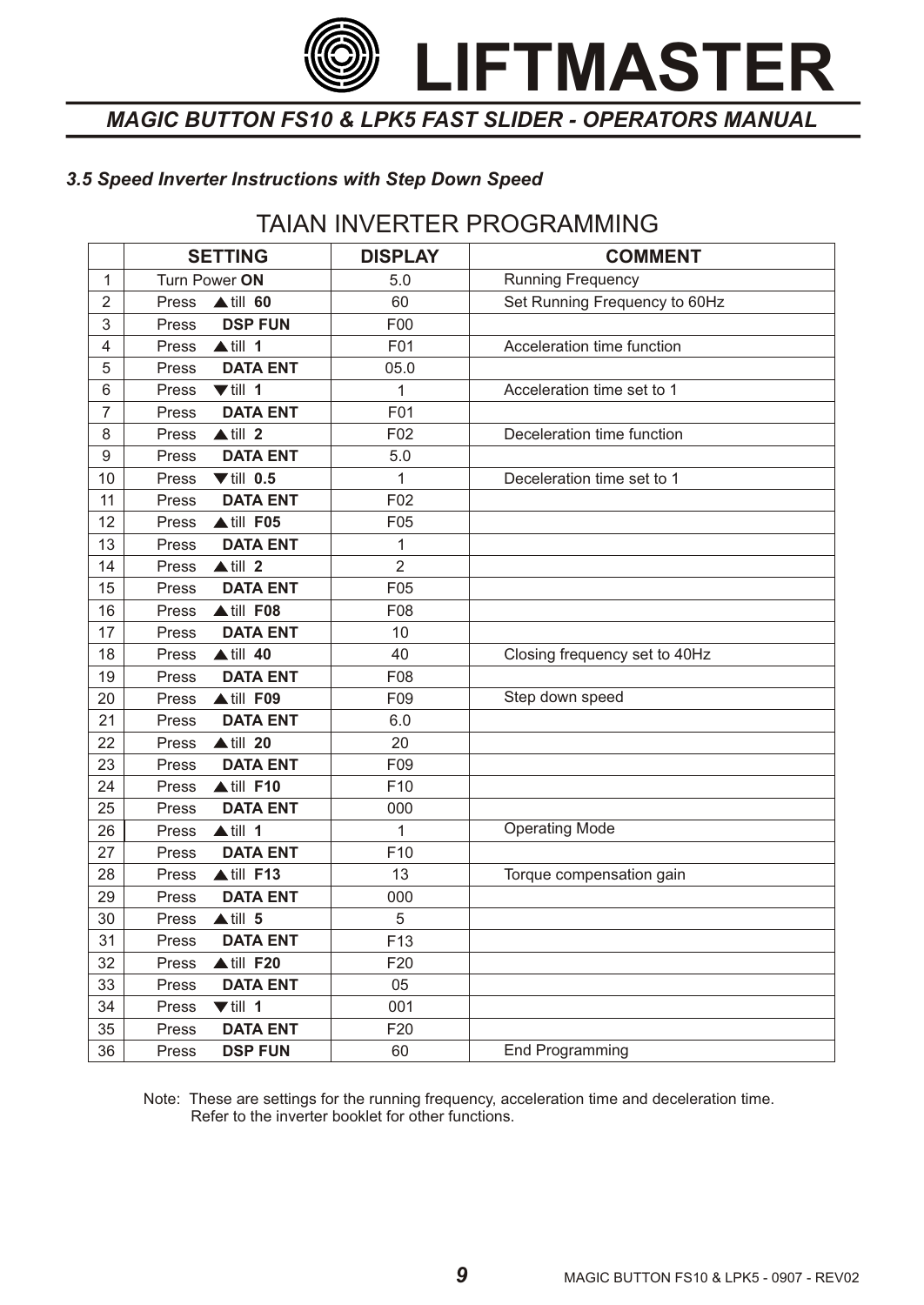

# *4.1 Limit Switch Function* **4. LIMITS**

*NOTE:* Care should be taken to ensure the limit switch roller does not over travel the limit cam (See Fig. 10). A high speed and long slow down time will cause the motor to over run the limits allowing the gate to continue its travel in the same direction causing damage to the gate and motor.



#### *4.2 Setting the limits*

To adjust the limits, remove the limit cover (refer to Fig. 14). The coarse adjustment of the limit switches can be done by inserting a rod or screw driver into one of the adjustment holes of the cam wheels and moving in the direction required.

Fine adjustment can be done two ways -

- (1) by increasing or decreasing the speed on the inverter, or
- (2) by screwing the adjustment screw (refer Fig. 12) against the cam shaft thread inside each cam wheel.

The adjustment screw is supplied inside each limit switch box. The screw must be changed from one adjustment hole to the other for turning the cam wheel in the opposite direction.



*Note: Before starting adjustment of the limit switches, loosen or tighten (if necessary) the lock nut in order to obtain a convenient ADJUSTMENT TIGHTNESS of the cam wheels. After finishing the adjustments, make sure that the lock nut is sufficiently tight to retain the cam wheels during operation (refer Fig. 11)*

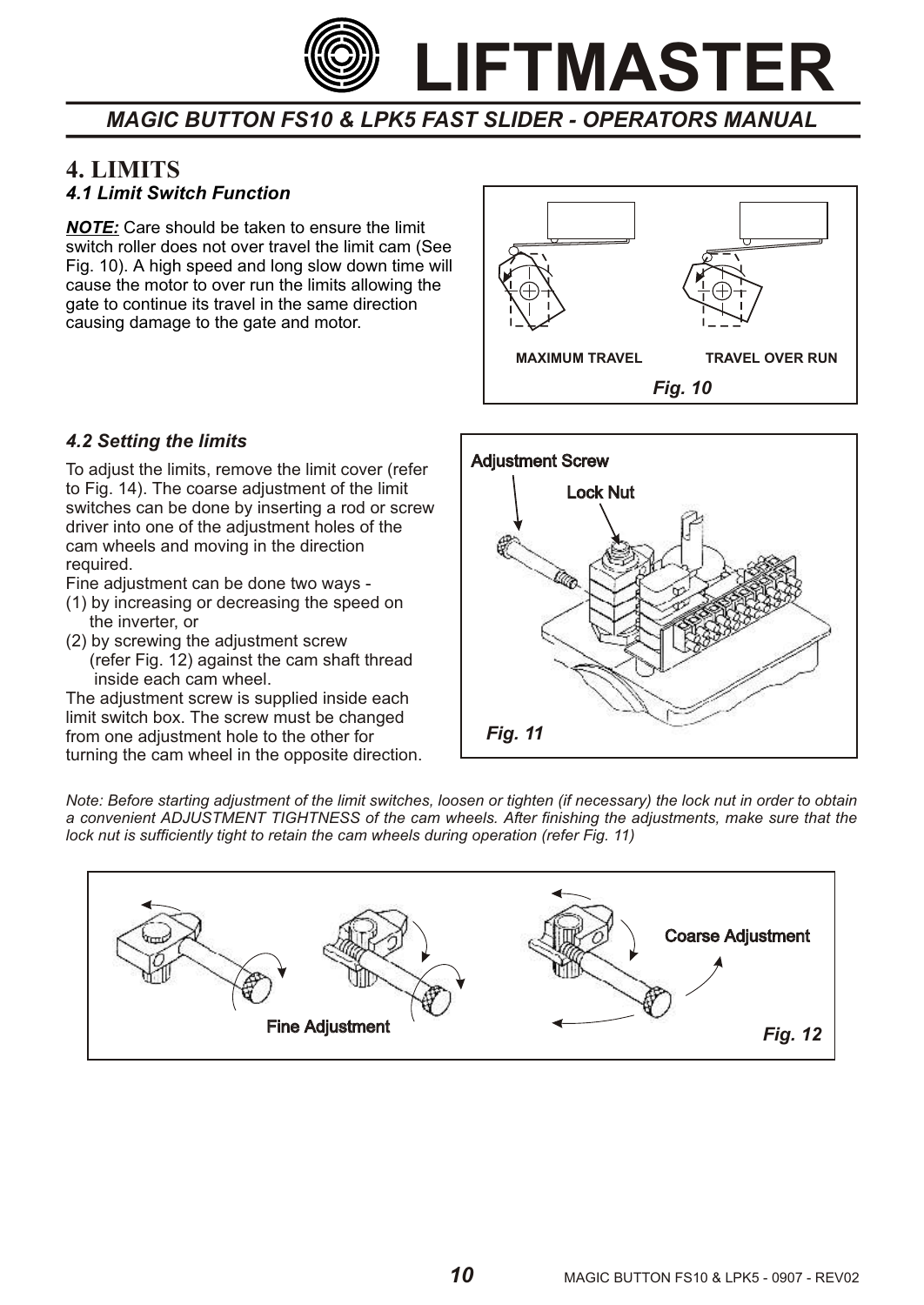

# **5. GENERAL MAINTENANCE & SETUP** *5.1 Disengagement lever*

In power failure or emergency situations the disengagement lever is provided to allow the gate to be opened manually. By turning the disengagement lever the gear unit can be disconnected from electric operation in order to permit manual operation of the gate. Before disengagement, isolate the power.

**NOTE:** When changing the disengagement lever back to electric operation, the gate itself must be moved manually, slightly in either direction in order for the clutch to get perfectly engaged.



#### *5.2 Slipping Clutch*

The torque transmitted by the drive unit must always be adjusted in due consideration of the safety requirements of the gate operation. The limitation of the torque is done by adjusting the slipping clutch.

When supplied from Liftmaster, the slipping clutch is left loose so that no torque can be transmitted from the electric motor.

#### **Adjustment:** (Refer Fig. 14)

- 1. Loosen the lock nut at the end of the worm shaft.
- 2. Hold the worm shaft with a spanner.



 3. Start turning the adjustment screw inwards (clockwise) until the required torque has been obtained. The torque should be adjusted so that it is just high enough to move the gate over its complete travel and low enough to permit the clutch to slip as soon as the gate is obstructed in its movement. A direct safety risk is produced if the torque is set to a considerably higher level than required for the gate operation.

*IMPORTANT: Before starting to adjust the slipping clutch, check and make sure that the gate can easily be moved manually in every part of its travel.*

#### *5.3 Safety*

The installation of appropriate safety devices applicable for the situation is mandatory. Possible safety accessories include warning signs, photo electrics, vehicle detectors, safety edge profile, emergency stop controls, flashing lights, and traffic lights.

#### *5.4 Lubrication*

Correct lubrication is of primary importance for the function of the worm gear. The oil grade of the initial filling is shown on the rating plate of the gear box (refer Fig. 14). In normal operating conditions oil changes are not necessary. The oil quantity, however, should be checked at the time of the installation as well as periodically in connection with normal maintenance and adjustments in the gate function. The red oil plug of the gearbox shows the required oil level.

The normal oil (Mobil Gear Oil 627 or equivalent) is applicable for an environment with temperature variations from -15°C to +45°C. For lubrication in especially low or high operating temperatures we recommend consulting with Liftmaster for appropriate oil.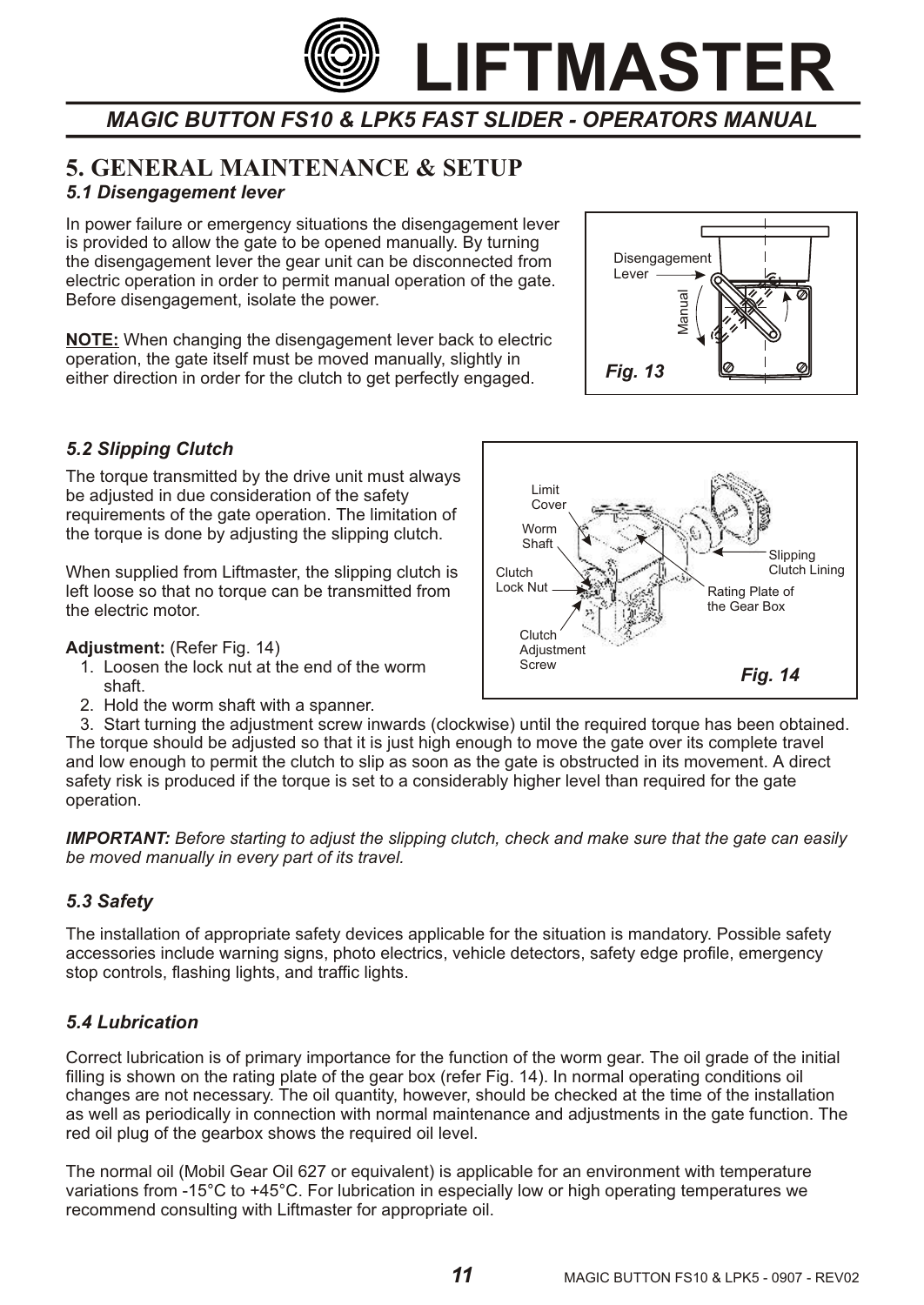*MAGIC BUTTON FS10 & LPK5 FAST SLIDER - OPERATORS MANUAL*

# **6. TROUBLE SHOOTING**

# *6.1 FAULT FINDING GUIDE*

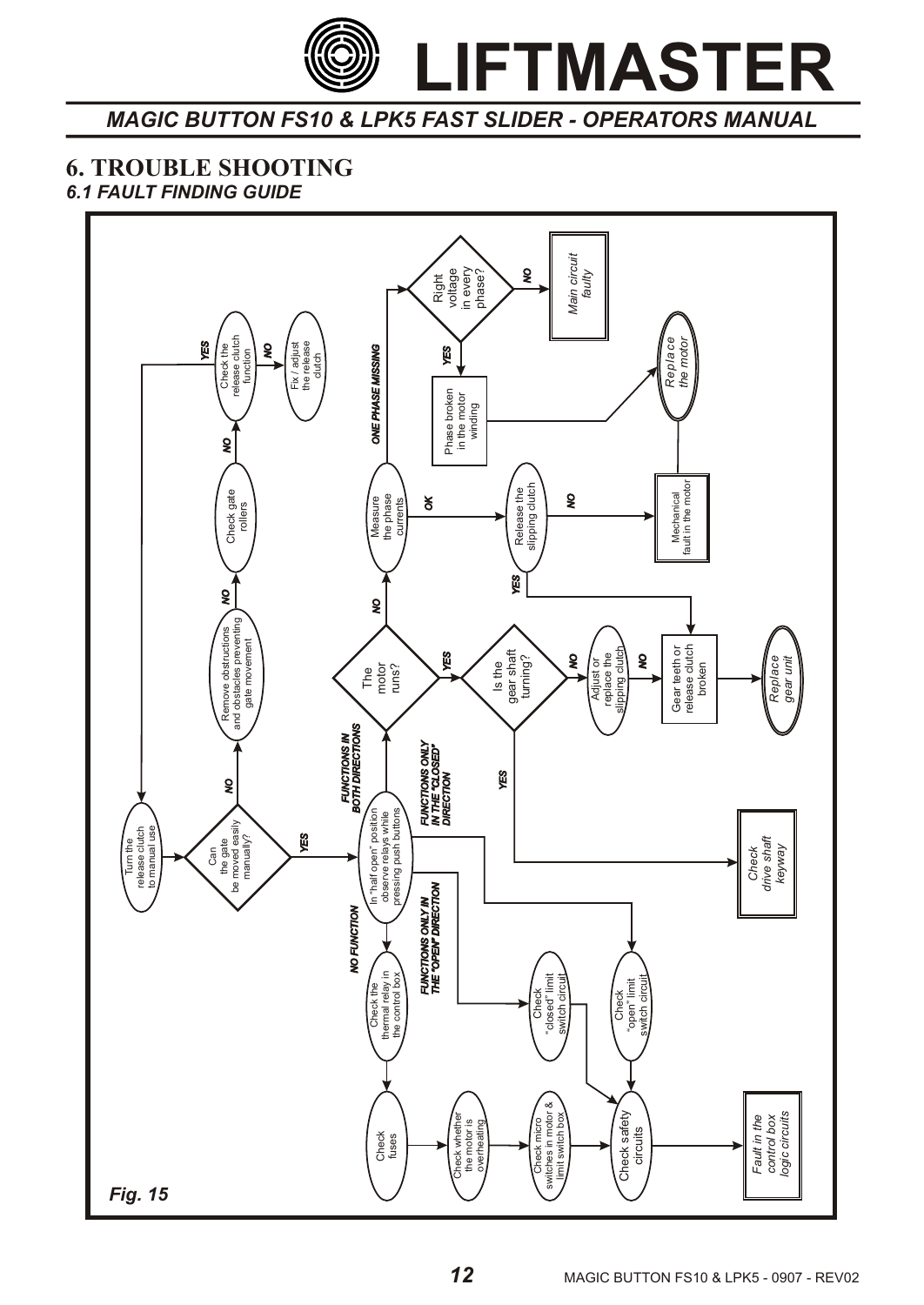

#### **7. PARTS EXPLOSION** *7.1 FS10 PARTS LIST*

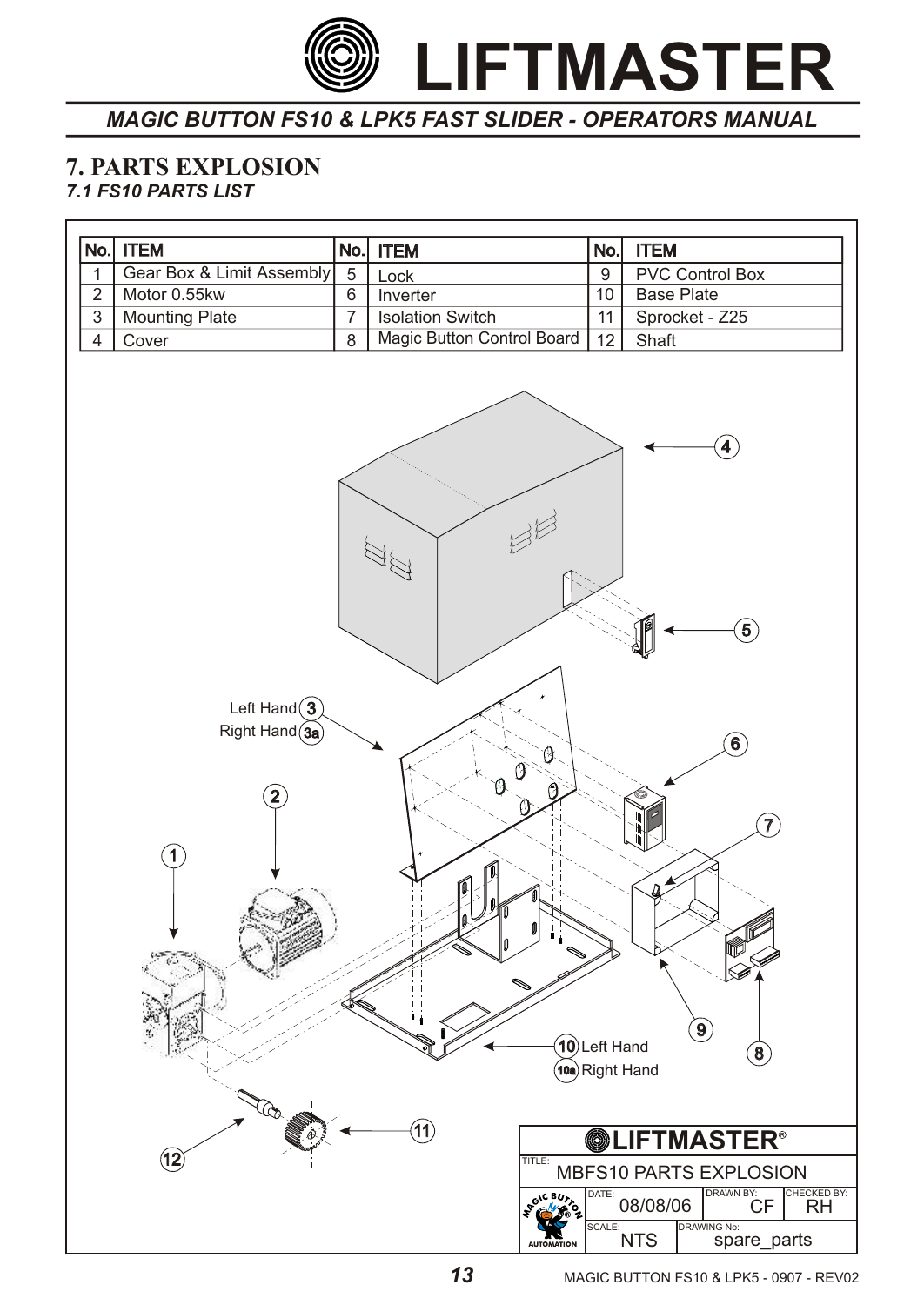

## *7.2 LPK5 PARTS LIST*

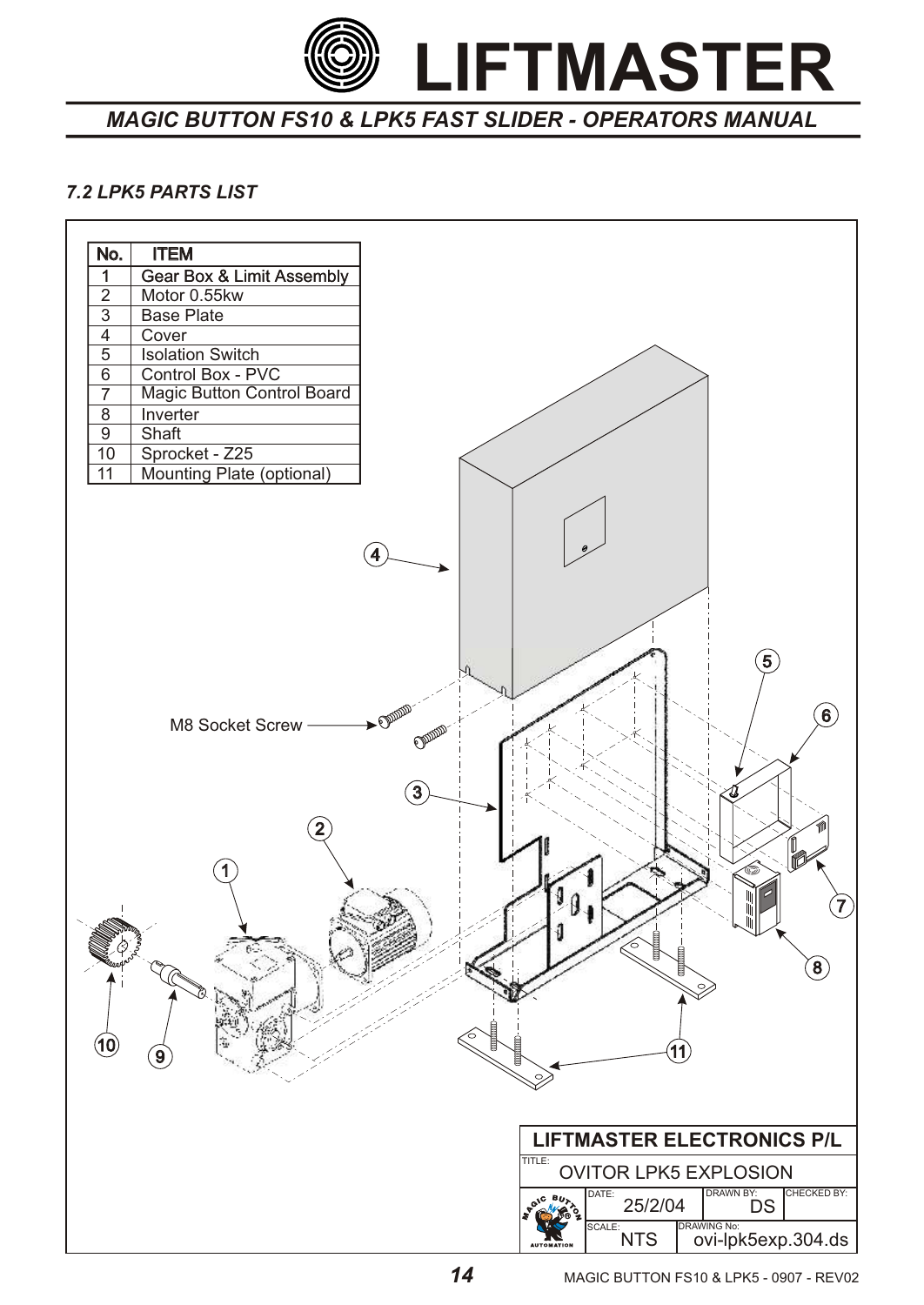

# **8. F.A.Q.**

#### **8.1 FREQUENT QUESTION:**

*What size and weight gate can this operator handle and how fast does it close/open?*

#### **ANSWER:**

Gate weight is often used as a criteria for gate motor selection. The first issue of gate motor selection is whether the gate is well engineered, manufactured and installed and can be moved by a force of 400 kiloponds (approximately what one man can move by hand) These requirements are fundamental to every gate installation. The start torque of the FS10 at 50Hz is 144 kg with the 36:2 gearbox or 196 kg with the 29:1 gearbox, and as such the FS10 has a start torque that far exceeds 400 kiloponds.

Gate weight becomes of concern when safety needs are examined, as any fast moving gate, regardless of weight, needs to have sufficient safety devices to provide a prudent operation. Any risk assessment of gate speed involves the potential need of how to stop the gate mass, if required, before it meets the end limits and the mandatory, suitably engineered to suit, open and close gate stops.

As the gate motor speed is achieved by an inverter there will ALWAYS be approximately one (1) second of slow down before the gate motor will be without power and the motor brake engages. A risk assessment of the distance the gate will travel in one second is dependent upon the selected inverter frequency selection and must be taken into account..

The heavier the gate, the more the gate speed should be lowered to achieve an acceptable stopping distance for the application, in the event of an emergency stop. The speed can be altered by lowering

the frequency, at 80Hz the gate speed with a 36:2 gearbox is 800mm / sec. , and at this speed the mass of any size gate will be hard to stop in an emergency. Over travel before stopping will be significant, while the slower the speed the less the over travel. This contingency has to be taken into account in any installation, as also the possibility of programming separate speeds for open and close cycles.

The 36:2 gearbox is standard, while the 29:1 gearbox is available on special order.

Gate travel of over ten (10) metres will require four (4) external limits to be installed.

If in any doubt with regard to any issue consult a qualified engineer.



# *TECHNICAL DATA*

| <b>Power Supply Required</b>    | <b>240V AC</b>                       |
|---------------------------------|--------------------------------------|
| <b>Absorbed Power (Watts)</b>   | 550 W                                |
| <b>Current Drawn (Amps)</b>     | 4 Amp                                |
| Electric Motor                  | 4 Poles - 1370 RPM                   |
| <b>Standard Reduction Ratio</b> | 36:2                                 |
| Max Speed with 36:2             | 800mm/sec                            |
| Start-up Torque with 36:2       | 144 kg                               |
| Nominal Torque with 36:2        | 91 kg                                |
| Locking Torque with 36:2        | 80 kg                                |
| <b>Optional Reduction Ratio</b> | 29:1                                 |
| Max Speed with 29:1             | 480mm/sec                            |
| Start-up Torque with 29:1       | 196 kg                               |
| Nominal Torque with 29:1        | 124 kg                               |
| Locking Torque with 29:1        | 326 kg                               |
| <b>Pinion Size</b>              | Z25 (110mm diam.)                    |
| Rack                            | <b>Module 4</b>                      |
| Type of Oil                     | Mobil Gear 627 (or equivalent)       |
| <b>Temperature Range</b>        | -15 $^{\circ}$ C to +45 $^{\circ}$ C |
| <b>Weight of Operator</b>       | 42 kg                                |
|                                 |                                      |